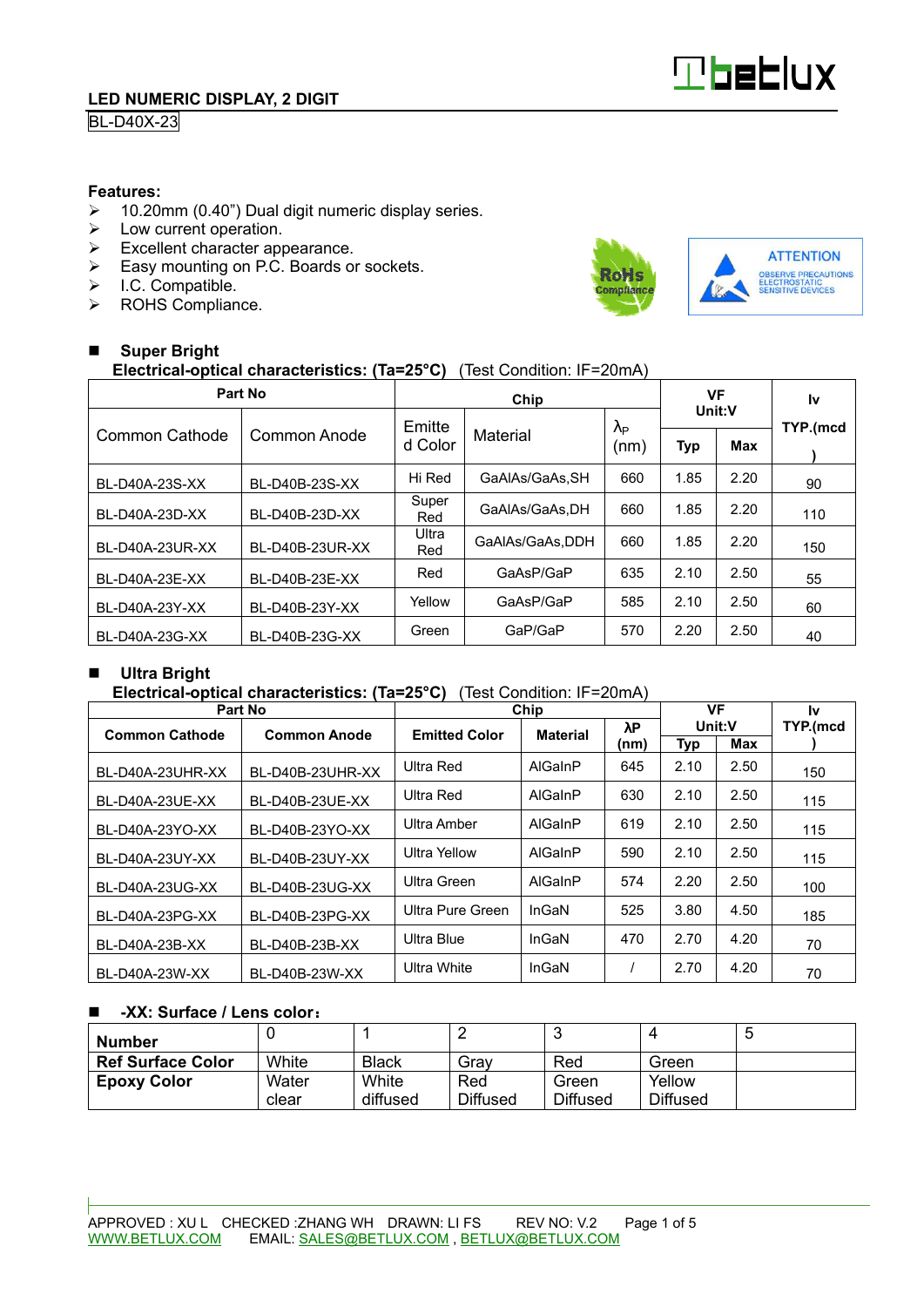| <b>Parameter</b>                                                                                                                                    | S              | D   | <b>UR</b> | Е   | Υ   | G   | Unit |  |
|-----------------------------------------------------------------------------------------------------------------------------------------------------|----------------|-----|-----------|-----|-----|-----|------|--|
| <b>Forward Current</b><br>-le                                                                                                                       | 25             | 25  | 25        | 25  | 25  | 30  | mA   |  |
| Power Dissipation $P_d$                                                                                                                             | 60             | 60  | 60        | 60  | 60  | 65  | mW   |  |
| Reverse Voltage V <sub>R</sub>                                                                                                                      | 5              | 5   | 5         | 5   | 5   | 5   |      |  |
| Peak Forward Current I <sub>PF</sub><br>(Duty 1/10 @1KHZ)                                                                                           | 150            | 150 | 150       | 150 | 150 | 150 | mA   |  |
| Operation Temperature T <sub>OPR</sub>                                                                                                              | $-40$ to $+80$ |     |           |     |     |     |      |  |
| Storage Temperature $T_{STG}$                                                                                                                       | $-40$ to $+85$ |     |           |     |     |     |      |  |
| <b>Lead Soldering Temperature</b><br>Max $260+5^{\circ}$ C for 3 sec Max.<br>(1.6mm from the base of the epoxy bulb)<br>$\mathsf{T}_{\mathsf{SOL}}$ |                |     |           |     |     | °C  |      |  |

## ■ Absolute maximum ratings (Ta=25°C)

## ■ Absolute maximum ratings (Ta=25°C)

| <b>Parameter</b>                                                                                                                                    | <b>UHR</b>     | UE  | YO  | UY  | UG  | <b>PG</b> | UB  | UW  | <b>Unit</b>  |
|-----------------------------------------------------------------------------------------------------------------------------------------------------|----------------|-----|-----|-----|-----|-----------|-----|-----|--------------|
| <b>Forward Current</b><br>₫E                                                                                                                        | 30             | 30  | 30  | 30  | 30  | 30        | 30  | 30  | mA           |
| Power Dissipation P <sub>d</sub>                                                                                                                    | 75             | 65  | 65  | 65  | 75  | 110       | 120 | 120 | mW           |
| Reverse Voltage V <sub>R</sub>                                                                                                                      | 5              | 5   | 5   | 5   | 5   | 5         | 5   | 5   | V            |
| Peak Forward Current I <sub>PF</sub><br>(Duty 1/10 @1KHZ)                                                                                           | 150            | 150 | 150 | 150 | 150 | 150       | 100 | 100 | mA           |
| Operation Temperature T <sub>OPR</sub>                                                                                                              | $-40$ to $+80$ |     |     |     |     |           |     |     | $^{\circ}$ C |
| Storage Temperature $T_{STG}$                                                                                                                       | $-40$ to $+85$ |     |     |     |     |           |     |     | °C           |
| <b>Lead Soldering Temperature</b><br>Max $260+5^{\circ}$ C for 3 sec Max.<br>(1.6mm from the base of the epoxy bulb)<br>$\mathsf{T}_{\mathsf{SOL}}$ |                |     |     |     |     |           | °C  |     |              |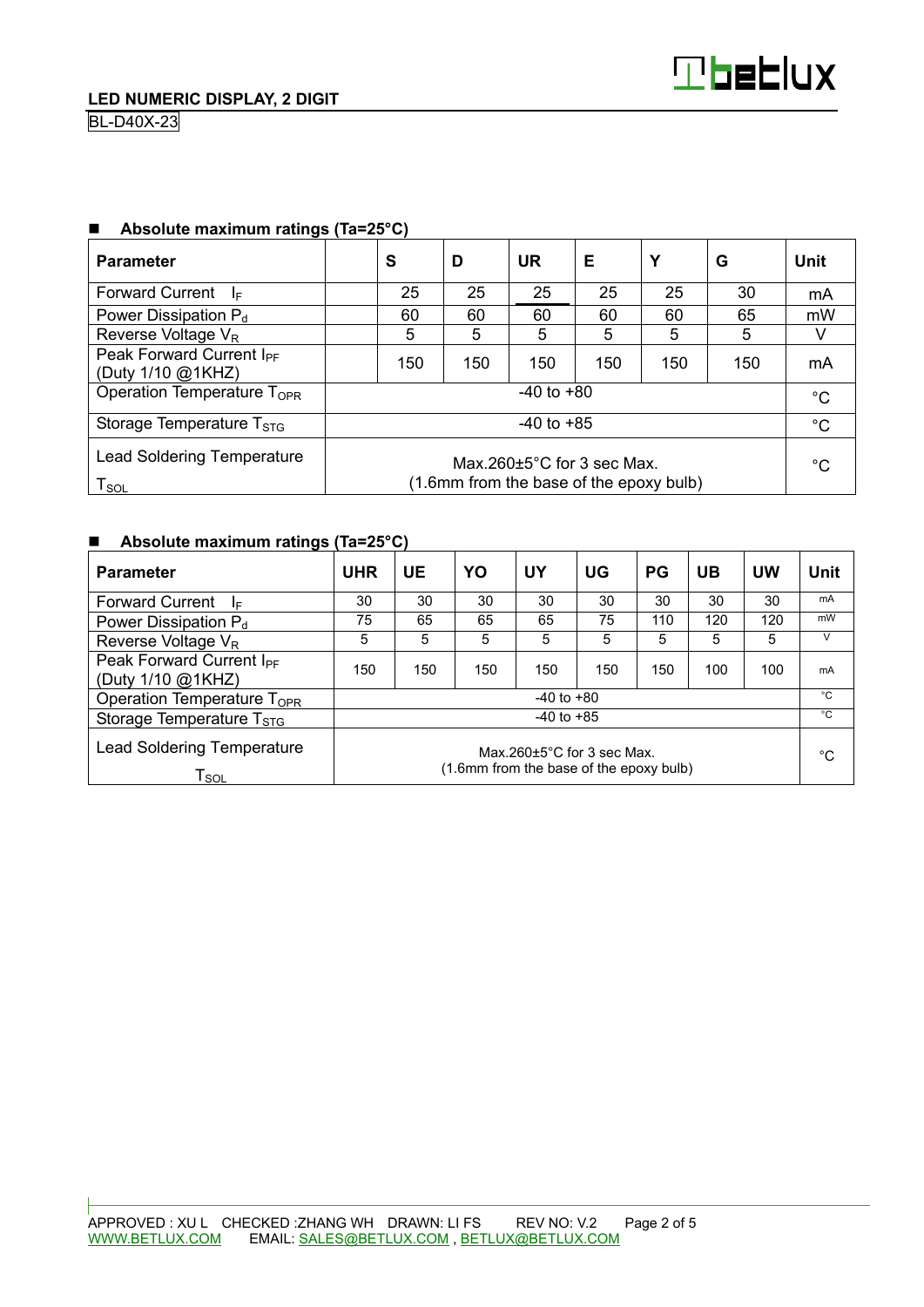

#### -**Package configuration & Internal circuit diagram**

# BL-D40X-23 Series



 $BL-D40A-23$ 



Notes:

- 1. All dimensions are in millimeters (inches)
- 2. Tolerance is ±0.25(0.01")unless otherwise noted.
- 3. Specifications are subject to change without notice.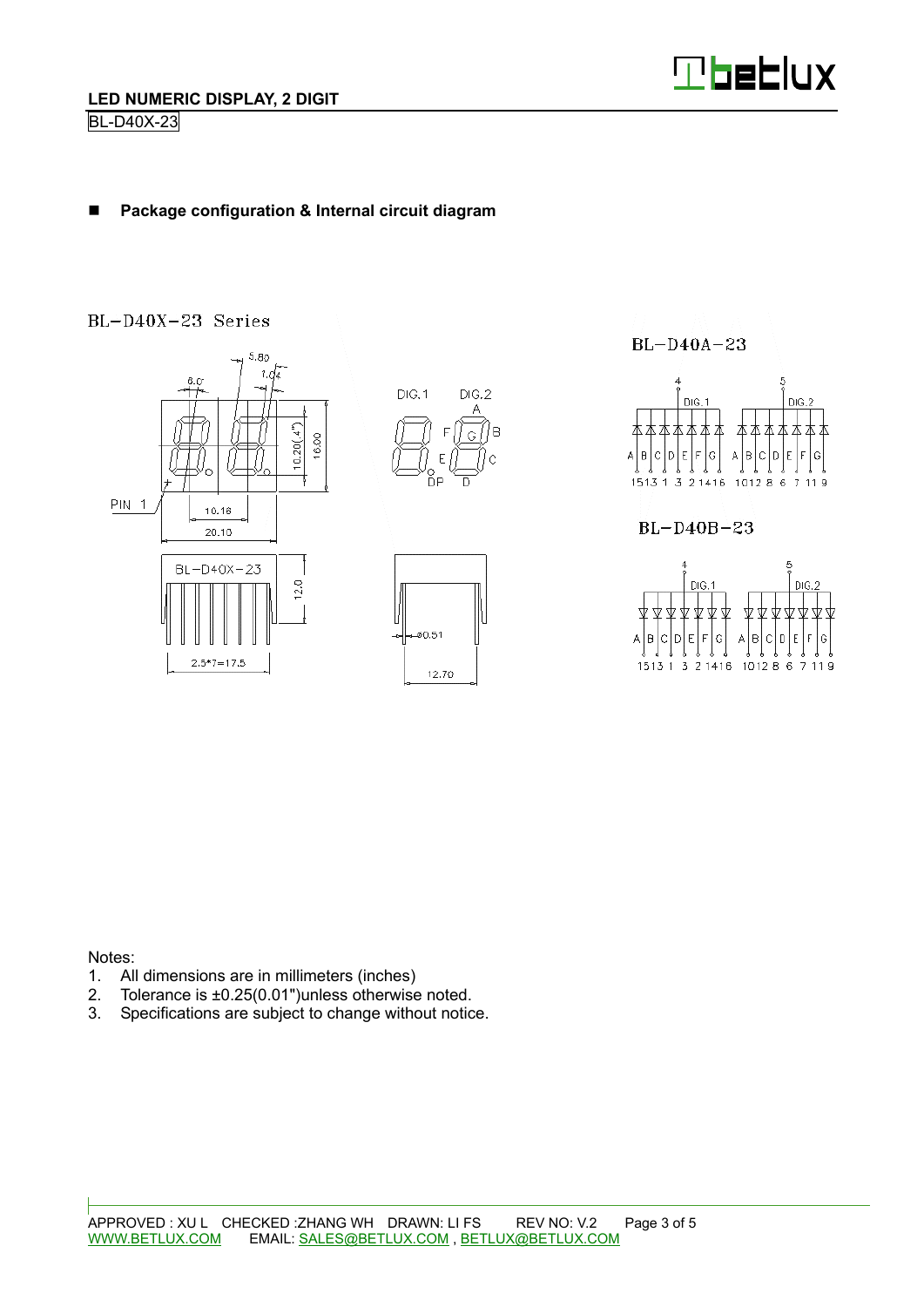

## **LED NUMERIC DISPLAY, 2 DIGIT**

BL-D40X-23





- (1) GaAsP/GaAs 655nm/Red
- (2) GaP 570nm/Yellow Green
- (3) GaAsP/GaP 585nm/Yellow
- (4) GaAsp/GaP 635nm/Orange & Hi-Eff Red
- (5) GaP 700nm/Bright Red
- (6) GaAlAs/GaAs 660nm/Super Red
- (8) GaAsP/GaP 610nm/Super Red

(9) - GaAlAs 880nm

- (10) GaAs/GaAs & GaAlAs/GaAs 940nm
- (A) GaN/SiC 430nm/Blue
- (B) InGaN/SiC 470nm/Blue
- (C) InGaN/SiC 505nm/Ultra Green
- (D) InGaAl/SiC 525nm/Ultra Green



FORWARD VOLTAGE (Vf) FORWARD CURRENT VS. FORWARD VOLTAGE



RELATIVE LUMINOUS INTENSITY VS. FORWARD CURRENT FORWARD CURRENT (mA)



AMBIENT TEMPERATURE Ta(℃) FORWARD CURRENT VS. AMBIENT TEMPERATURE



NOTE:25℃ free air temperature unless otherwise specified